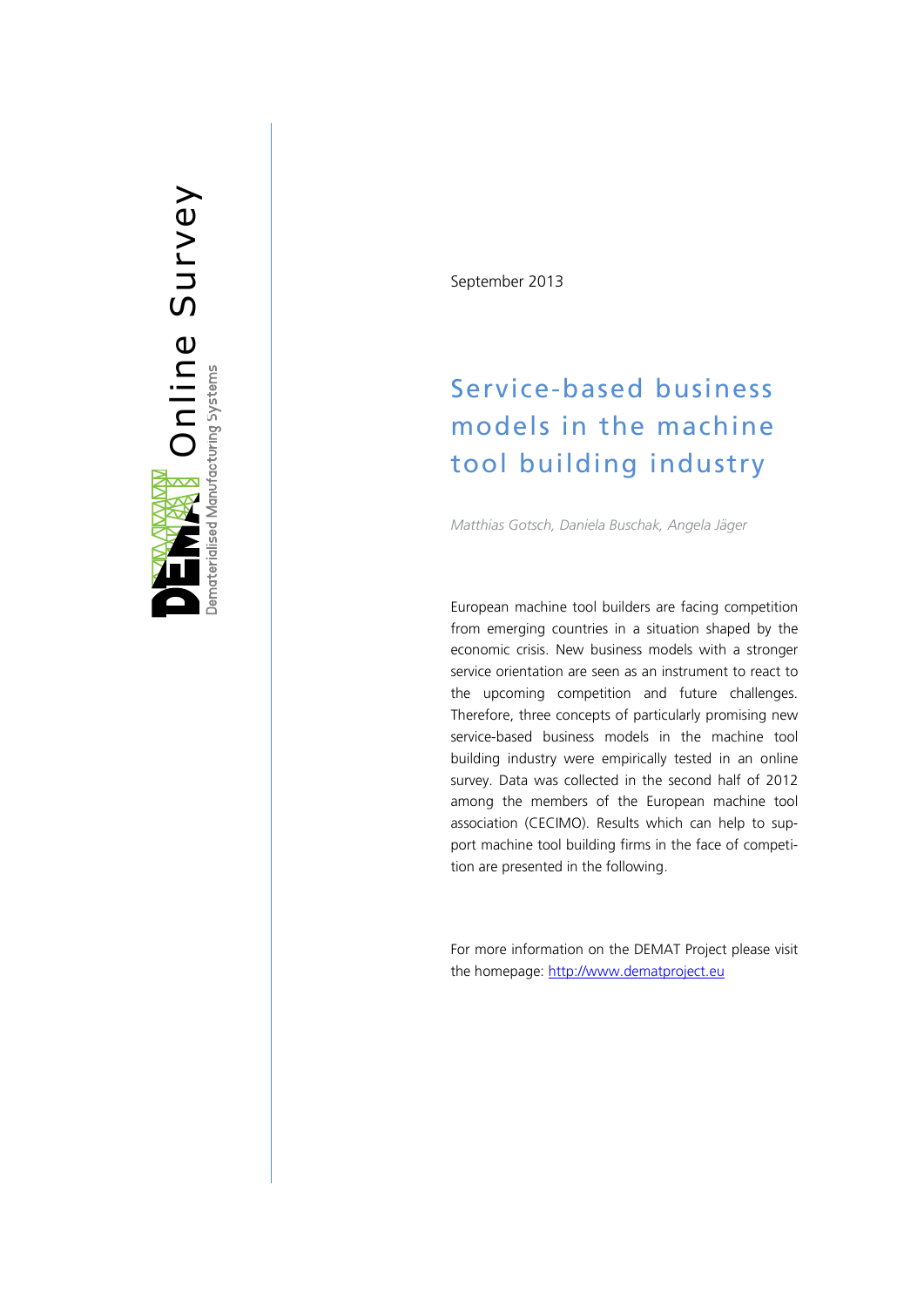## *Survey Setting*

In Europe, the European machine tool association (CECIMO) represents the interests of European Machine Tool Industries. They include a total of around 1,500 companies which are organized in 15 country specific member associations. Our survey addressed the companies which are organized in the national machine tool associations of Austria, Belgium, the Czech Republic, Denmark, Finland, France, Germany, Italy, The Netherlands, Portugal, Spain, Sweden, Switzerland, Turkey, and the United Kingdom. These machine tool building (MTB) companies constituted the population for the online survey conducted in 2012. Taking into account the unequal dispersion of machine tool production in Europe, the attempt was made to address the top 5 countries of the European machine tool production, namely Germany, Italy, Switzerland, Austria and Spain, in their mother tongue (German, Italian, French, and Spanish). For the residual countries English as lingua franca could be used to complete the survey.

*In total 110 participants took part in the DEMAT online survey* In the following the results of the online survey are presented. The data covers a wide range of MTB companies from different European countries. The link to the survey was selected at least 213 times. Of those, 110 respondents filled in the questionnaire; 24 used the English version, 11 the French, 35 the German, 27 the Italian, and 13 the Spanish version. Out of those, 19 questionnaires revealed that the firm addressed does not manufacture any machine tools at all. This result shows that addressing the population via CECIMO can be assessed as successful referring to accuracy. Due to the survey frame the data does not provide any statistically representative picture, neither the sampling frame nor the responsitivity of the companies provide a common probability to participate. However, the framework of the survey provides a broad coverage of the population and therefore a basis for statements about the group of MTBs in Europe.

#### *Results*

### *General Information on Participating Companies*

The main characteristics of the companies surveyed can be summarized as follows and are also given in Figure 1. Small and medium-sized enterprises, as well as larger companies delivering products and services to a great variety of customer sectors are included in the sample. None of the firms produces standard machines, but in contrast offers customized or predominantly custom-made machines.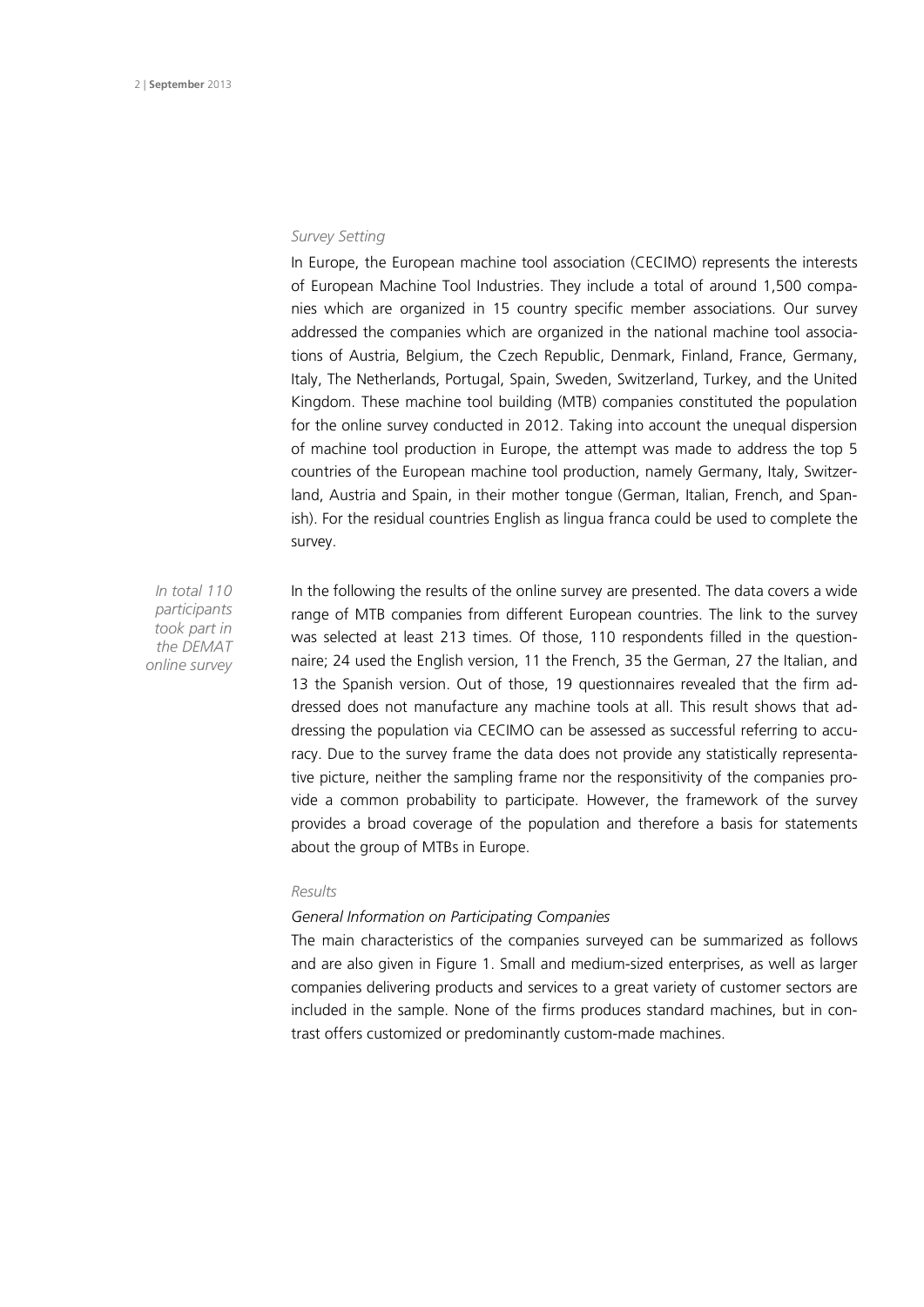| Characteristic         |                                                    | N        | $\%$  |
|------------------------|----------------------------------------------------|----------|-------|
| total number           |                                                    | 110      |       |
| Company<br>size        | up to 49 employees                                 | 15       | 19%   |
|                        | 50 to 99 employees                                 | 10       | 13%   |
|                        | 100 to 249 employees                               | 17       | 21%   |
|                        | 250 and more employees                             | 38       | 48%   |
| Sectors delivered to   | Automobile industry                                | 65       | 71%   |
|                        | Metal working                                      | 65       | 71%   |
|                        | Machinery and equipment                            | 60       | 66%   |
|                        | Space and aviation industry                        | 53       | 58%   |
|                        | Railway cars and shipping                          | 45       | 49%   |
|                        | Defence technology                                 | 28       | 31%   |
|                        | Medical technology, precision mechanics and optics | 27       | 30%   |
|                        | Electrical engineering                             | 19       | 21%   |
|                        | Other branches                                     | 33       | 36%   |
| customize<br>Degree of | Predominantly standard machines                    | $\Omega$ | $0\%$ |
|                        | Customization based on standard machines           | 68       | 75%   |
|                        | Predominantly custom-made machines                 | 23       | 25%   |
|                        |                                                    |          |       |

*Figure 1: Overview of participating firms (multiple choices available for "Sectors delivered to";due to missing values number of samples partly below 110)*

*Source: DEMAT survey on machine tool industry 2012, n=110.*

## *Offer of industrial services*

In Figure 2 the industrial services offered are depicted. Nearly all of the respondents offer at least one industrial service complementing the machine tools sold. The most frequently provided services are repairs and maintenance on request (94 %), installation and commissioning (93 %), retrofit/modernization (80 %) and remote maintenance (78 %). Customers also expect most of these services. Therefore, by offering these standard services the individual MTB cannot differentiate itself from competitors. Instead, it becomes more and more important that companies offer comprehensive and holistic solutions.

*By offering standard services an MTB cannot differentiate itself from competitors*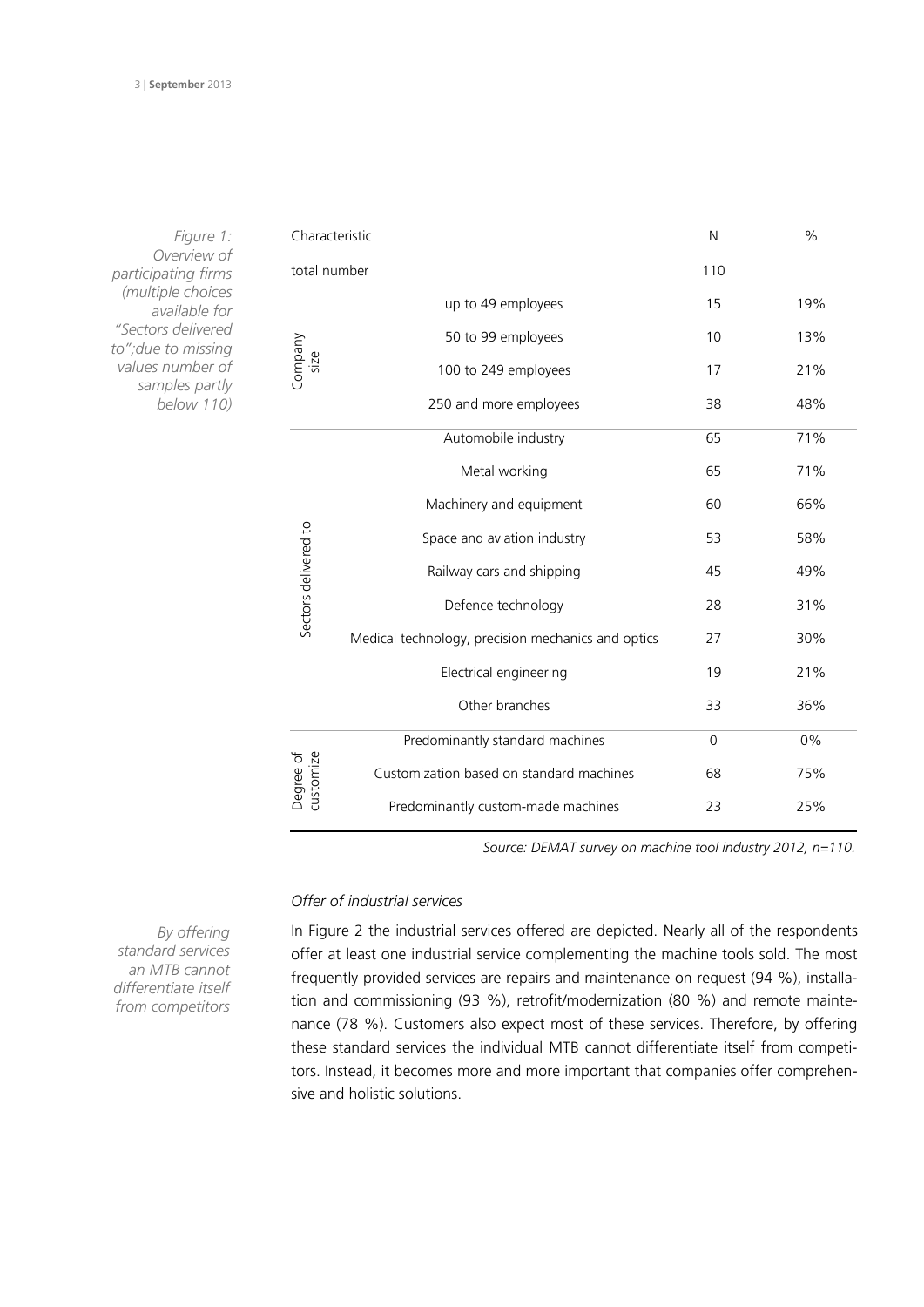

*Source: DEMAT survey on machine tool industry 2012, n=90.* 

# *Offers of Industrial Business Models*

In addition to selling machine tools, several manufacturers offer their clients holistic solutions by taking on additional responsibility for the operation of the machine tool or also for the achieved availability in the client's firm. These offers are far more comprehensive than classical product-related services. In Figure 3 the distributions of three service-based business models are presented. These alternative service-based business models, formed by new value propositions, revenue models and supply chain architectures can be divided into:

- **Availability-oriented services** which guarantee specific availability levels for the machine tools which are agreed with the client in advance and upon which the performance fee is determined;
- **Operational Services/Contract manufacturing** which include the offer to take over the production of parts for the machine tool customer; and
- **Flexibility-oriented services** which include the design, building and selling of a manufacturing system with a focus on flexibility, which means that the provider foresees and guarantees future reconfigurations of the machine and is paid a fixed price in advance.

*Service-based business models are far more comprehensive than classical product-related services*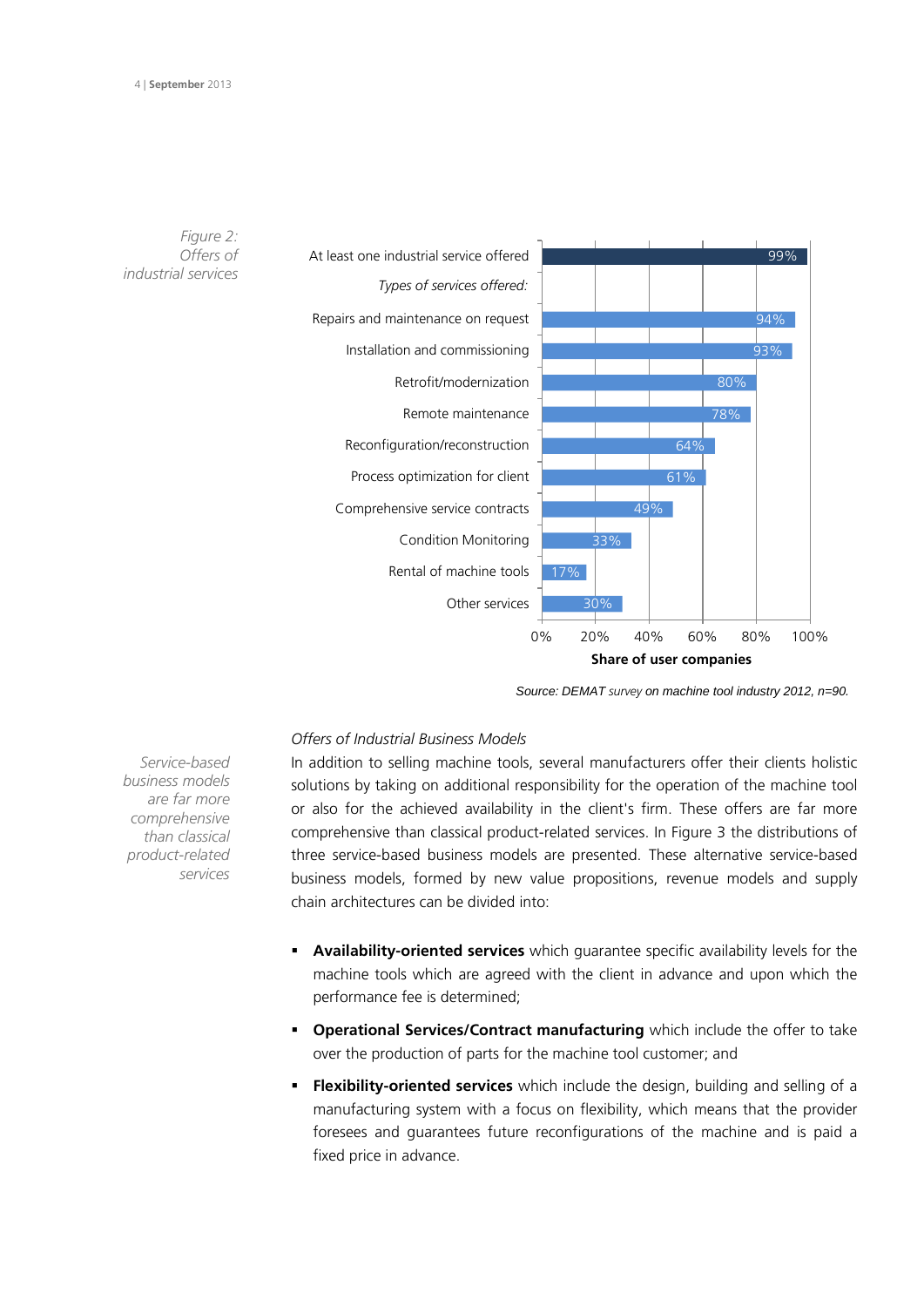Two different propositions can be distinguished: The respective service is offered by the company on its own, or it knows another company which successfully offers these kinds of services.

*The dissemination of the 3 observed service-based business models varies* 

It seems remarkable, that nearly two-thirds of the companies know at least one other company which offers availability-oriented services and even about half provide it on their own. In contrast, operational services are only offered by a quarter of the respondents. Flexibility-oriented services are offered approximately by a quarter of the firms polled, which shows that there still is a huge potential for business models built on flexibility guarantees. While flexibility-oriented services are widely offered, we assume that only a certain number of those companies take full responsibility for the result in monetary terms.



*Figure 3: Offering of servicebased business models*

*Source: DEMAT survey on machine tool industry 2012, n=80.* 

However, it can be seen that there is an emerging demand for flexibility from the customers' side to which European MTBs have already reacted. The extent to which this is done by committing to the relationship with the customer or by expanding the service offer can be more clearly observed when taking the implications of the organizational architecture into account. However, the results in this case should be considered with caution and need to be linked to other questions.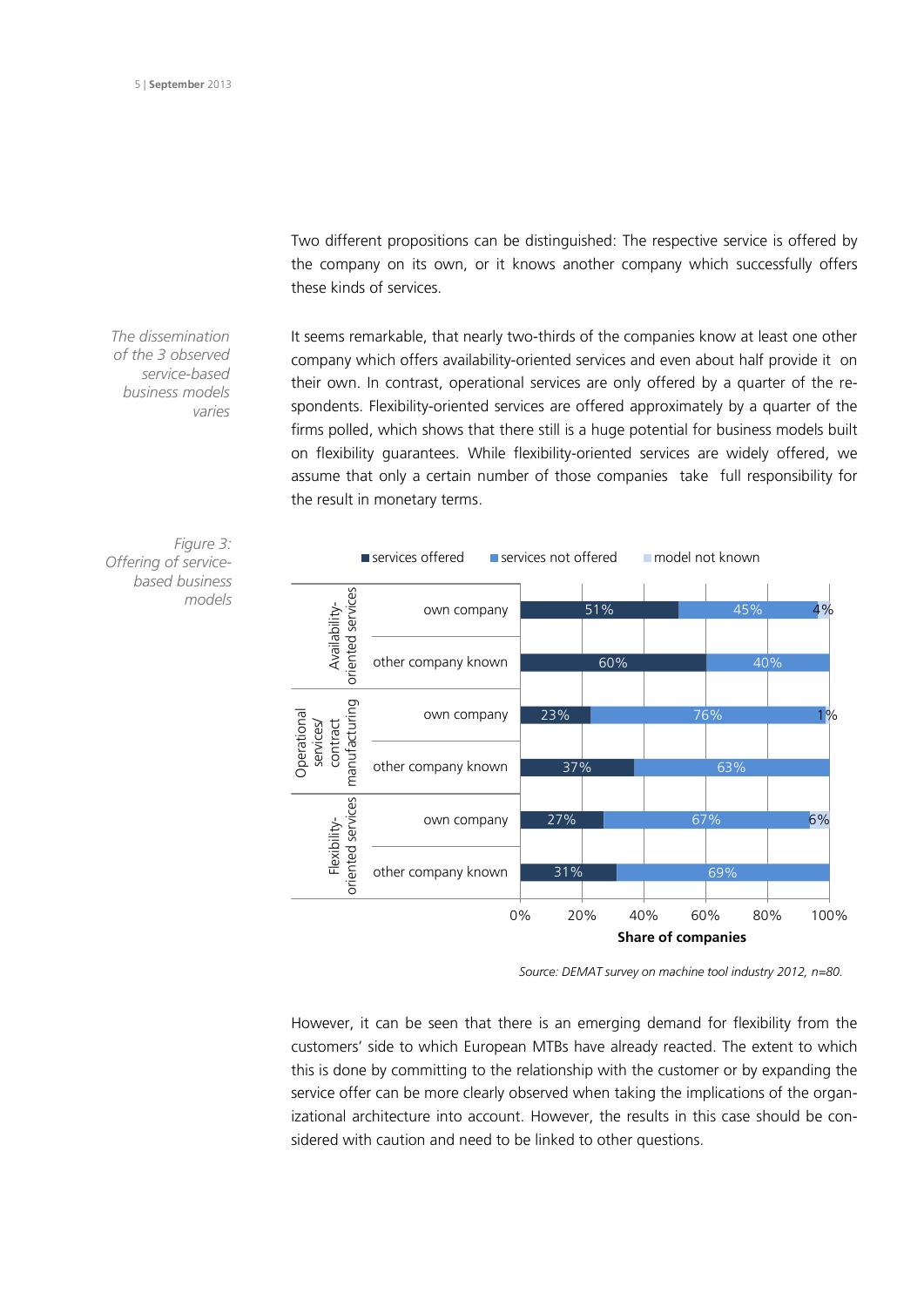#### *Offer of Flexibility-Oriented Services*

In Figure 4 the details of the flexibility-oriented services on offer are shown. Even if the figures are based only on responses by companies that have declared that they use these business models, a trend becomes visible. First, it seems that neither customer pressure, nor the company`s own initiative is a dominant reason to offer these kinds of advanced services. Second, over one third of the respondents conducted some restructuring activities in order to be prepared to give their customers flexibilityoriented services. The most important restructuring activities are the setting up of independent service units (100 %) and the development of new internal competences (88 %) as well as stronger networking of internal teams (63 %).

*Figure 4: Details on offered flexibility-oriented services*

| Introduction due to customer pressure                                         |      |
|-------------------------------------------------------------------------------|------|
| rather due to customer pressure                                               | 41%  |
| rather due to own initiative                                                  | 41%  |
| Not known                                                                     | 18%  |
| Restructuring activities when introducing                                     |      |
| Yes                                                                           | 36%  |
| No                                                                            | 36%  |
| Not known                                                                     | 28%  |
| Restructuring activities for flexibility-oriented services (multiple answers) |      |
| Setting up of independent service-unit                                        | 100% |
| Development of new internal competences                                       | 88%  |
| Stronger networking of internal teams                                         | 63%  |
| Adaption of machine tool design                                               | 50%  |
| Application of new technologies                                               | 38%  |
| Cooperation with external partners                                            | 13%  |

*Source: DEMAT survey on machine tool industry 2012, n=22.*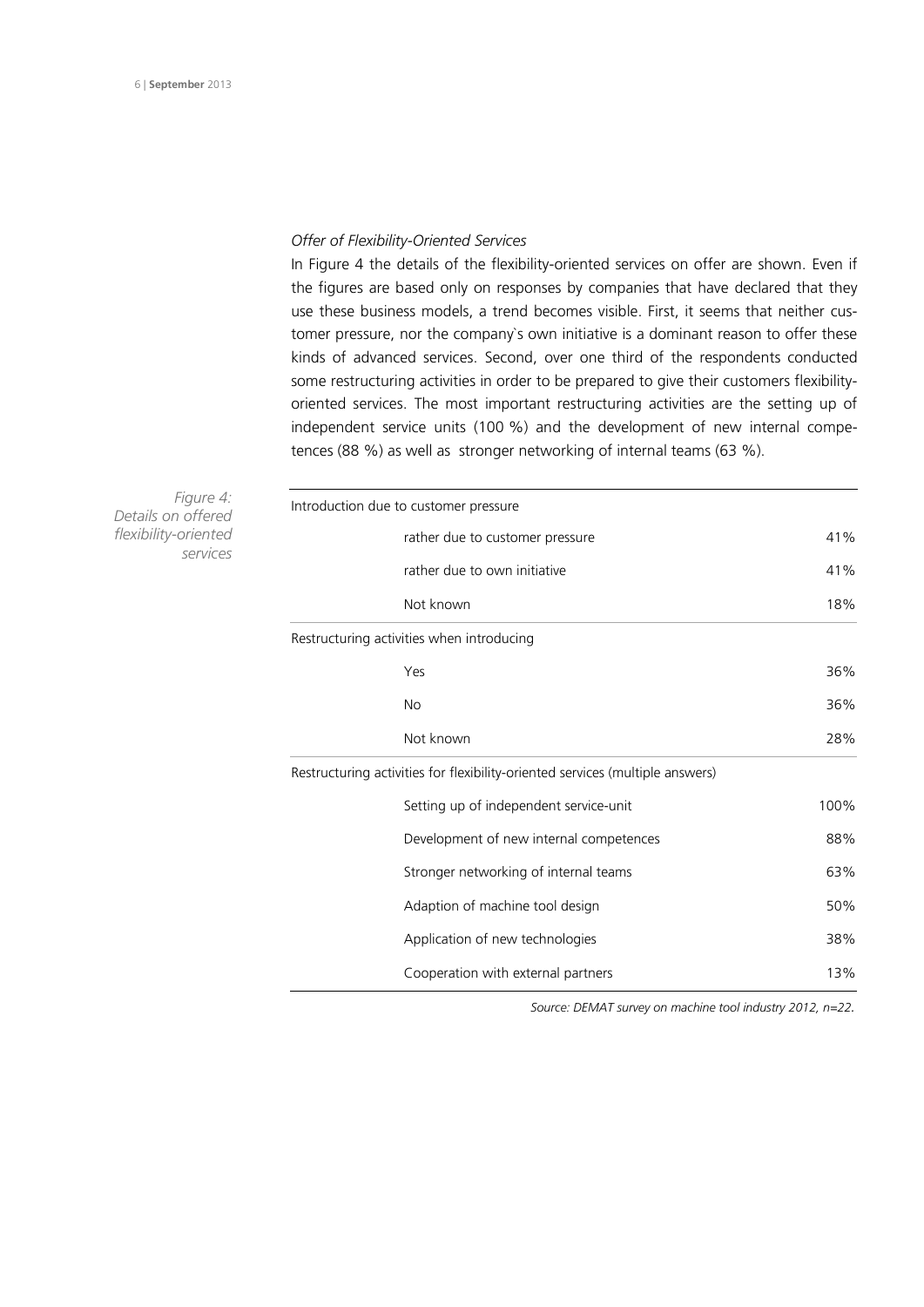*Comprehensive services (e.g. process optimization, reconfiguration, condition monitoring) are offered to a greater extent by companies with flexibility guarantees* 

> *Figure 5: Services used by firms with*

> > *services*

*flexibility-oriented* 

Other new and interesting insights can be won by combining the offered industrial services with the more comprehensive service-based business models. In Figure 5 the different industrial services offered by companies with flexibility-oriented services are shown and compared with the services offered by firms which do not provide flexibility-oriented services. Not surprisingly, most of the rather basic services, like installation and commissioning or repair and maintenance on request, are particularly offered by companies without flexibility-oriented services. On the contrary, more comprehensive services, like process optimization, reconfigurations and reconstructions, condition monitoring or comprehensive service contracts, are offered to a greater extent by companies with flexibility guarantees. These kinds of industrial services seem to play an important role and may act as a precondition for the potential offer of flexibility-oriented services, which can help to support MTB firms when facing new competition.



 $\blacksquare$  Companies with flexibility oriented services (n=22)

*Source: DEMAT survey on machine tool industry 2012.*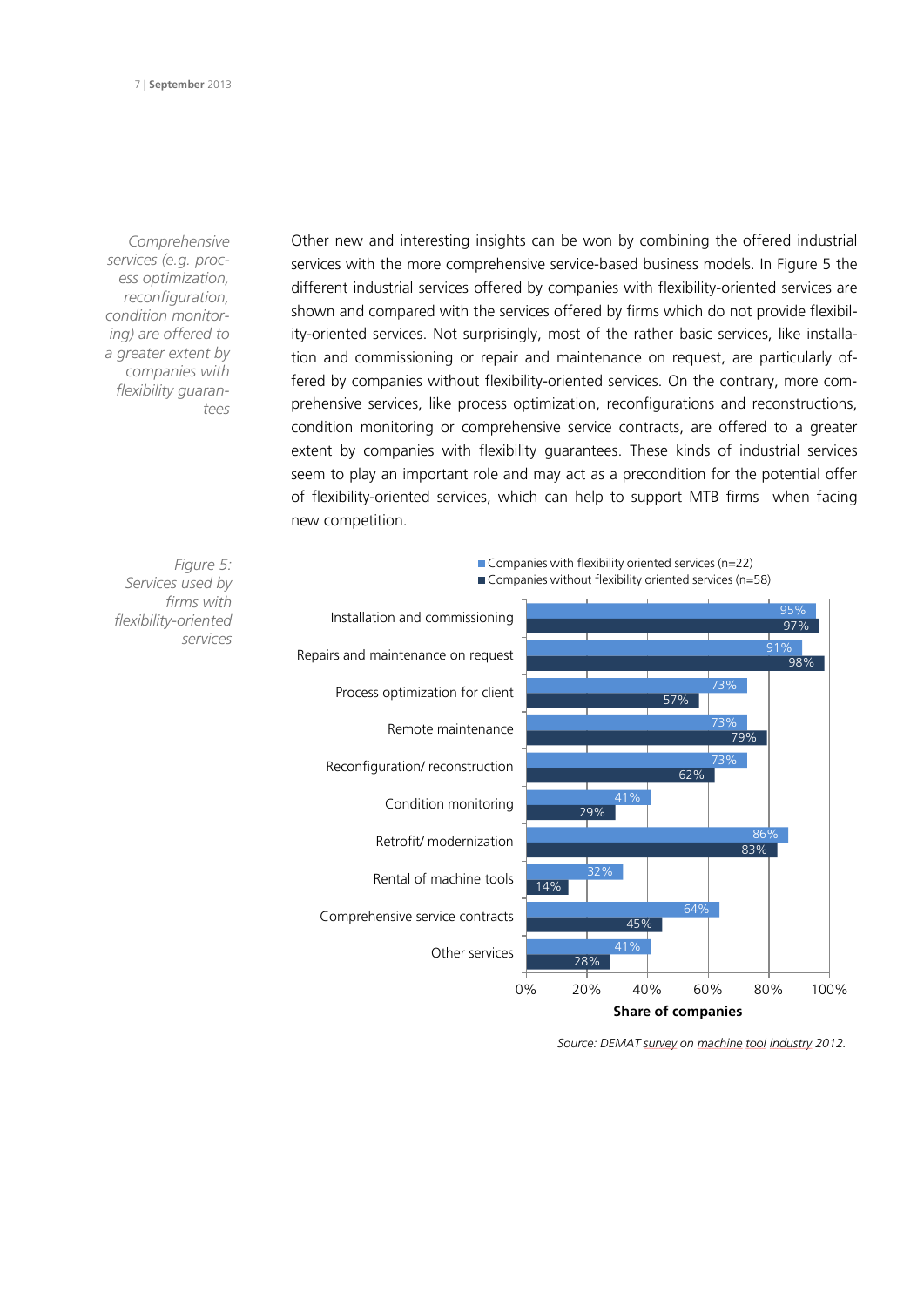*Flexibility-oriented services help to guard the customer against the dynamically changing environment*

While availability guarantees and operational services are already being intensively investigated, flexibility-oriented business models are quite innovative for the MTB industry. The value proposed in these flexibility-oriented business models is to guard the customer against the dynamically changing environment. Flexibility in these models requires that the MTB is able to support customers at any time to have available the right production capacity to satisfy market demand, which might change in terms of features and volumes. Also, the flexibility guarantee given by the MTB requires a more supportive network of partners than the models of availability guarantees and operational services. These partners have to follow the same business logic, which means dealing with uncertainty, keeping up the edge of technology, and the acceptance of lower and discontinuous incomes. The basis for calculating the revenue of the flexibility-oriented model is the additional value provided for customers by optimizing system flexibility design and guaranteeing the availability of manufacturing capacity accordingly.

However, there are some possible barriers preventing the implementation of the business model. For instance, in order to implement the new business models, changes are necessary to machine and system design, which are potential technology barriers. Beside these barriers others are strategy and marketing barriers, competence barriers, supply chain and networking barriers and organizational barriers. Future research will concentrate on proposals how to overcome these barriers and how to establish win-win-situations for both, the provider and the customer, in innovative service-based business models like flexibility guarantees.

## *Acknowledgments*

This research has been partially funded by the European Commission through the project "DEMAT - Dematerialised Manufacturing Systems: A new way to design, build, use and sell European Machine Tools" (NMP-246020-2 FP7). The authors acknowledge the Commission and Demat project partners for their contribution during the development of various ideas and concepts presented here.

The authors especially acknowledge all participants of the survey whose willingness to provide the necessary data have made this study possible.